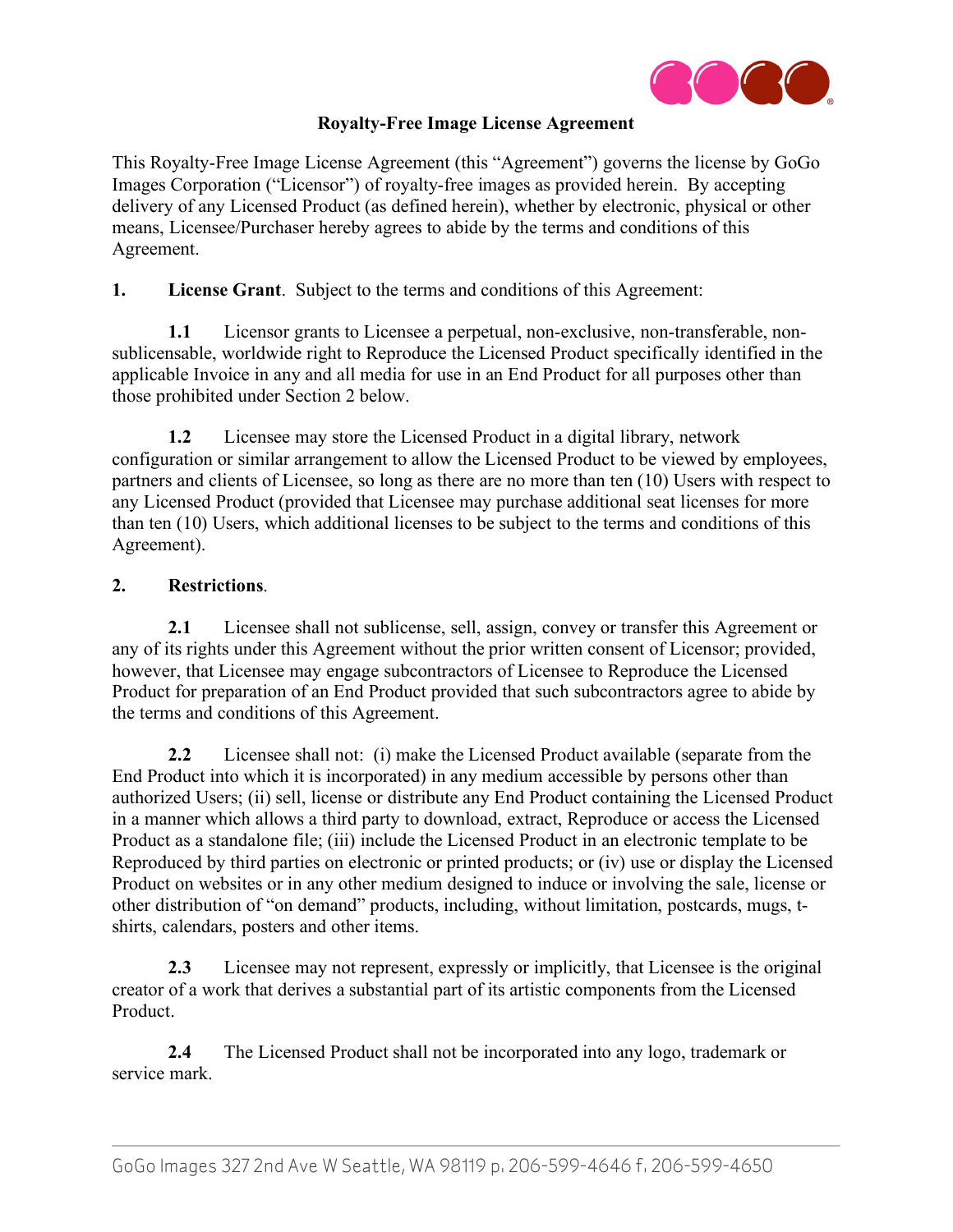

**2.5** The Licensed Product may not be modified, reconfigured or repurposed for use in any websites designed for mobile devices or in any mobile device applications or otherwise for the purpose of viewing the Licensed Product on mobile devices without obtaining the prior written consent of Licensor.

**2.6** If any Licensed Product featuring a model or property is used in connection with a subject that would be unflattering or unduly controversial to a reasonable person, Licensee must accompany each such use with a statement that indicates that: (i) the Licensed Product is being used for illustrative purposes only and (ii) any person depicted in the Licensed Product, if any, is a model.

**2.7** Pornographic, defamatory or otherwise unlawful use of any Licensed Product is strictly prohibited, whether directly or in context or juxtaposition with other subject matter.

**2.8** The Licensed Product shall not be used contrary to any restriction on use provided to Licensee, including, without limitation, any restriction provided to Licensee prior to or at the time the Licensed Product is delivered to Licensee. Such restrictions may be included either in the information provided with the Licensed Product on Licensor's website or the website(s) of Licensor's authorized distributors or in any other written communication from Licensor or its authorized distributors and shall be incorporated into this Agreement.

**2.9** If the Licensed Product is Reproduced in an editorial manner, Licensee must include the following credit adjacent to the Licensed Product: "[Photographer's name]/[Collection Name]/GoGo Images Corporation" or as otherwise specified by Licensor.

**2.10** Licensor does not warrant the accuracy of any Licensed Product caption or other information associated with the Licensed Product.

**2.11** Where Purchaser is licensing Licensed Product on behalf of a Licensee, Purchaser hereby represents and warrants that: (i) Purchaser is authorized to act as an agent on behalf of Licensee and has full power and authority to bind Licensee to the terms and conditions of this Agreement and (ii) if Licensee disputes Purchaser's power and authority to act on behalf of Licensee with respect to this Agreement, Purchaser shall be bound and liable for any failure of Licensee to comply with the terms of this Agreement. Nothing in this Section 2.11 shall relieve Purchaser of its obligation to make payment to Licensor for the Licensed Product.

**2.12** Except as otherwise provided herein, Licensor retains all right, title and interest in and to all Licensed Products, no ownership or copyright in any Licensed Product shall vest in Licensee, and Licensee shall not now or in the future contest the validity of Licensor's right, title and interest in and to any Licensed Product. In connection with the use of "GoGo Images" or any other of Licensor's trade names, trademarks, logos or service marks (the "Marks"), Licensee acknowledges and agrees that (i) Licensor's Marks are and shall remain the sole property of Licensor; (ii) nothing in this Agreement shall confer upon Licensee any right of ownership in Licensor's Marks; and (iii) Licensee shall not now or in the future contest the validity of Licensor's Marks.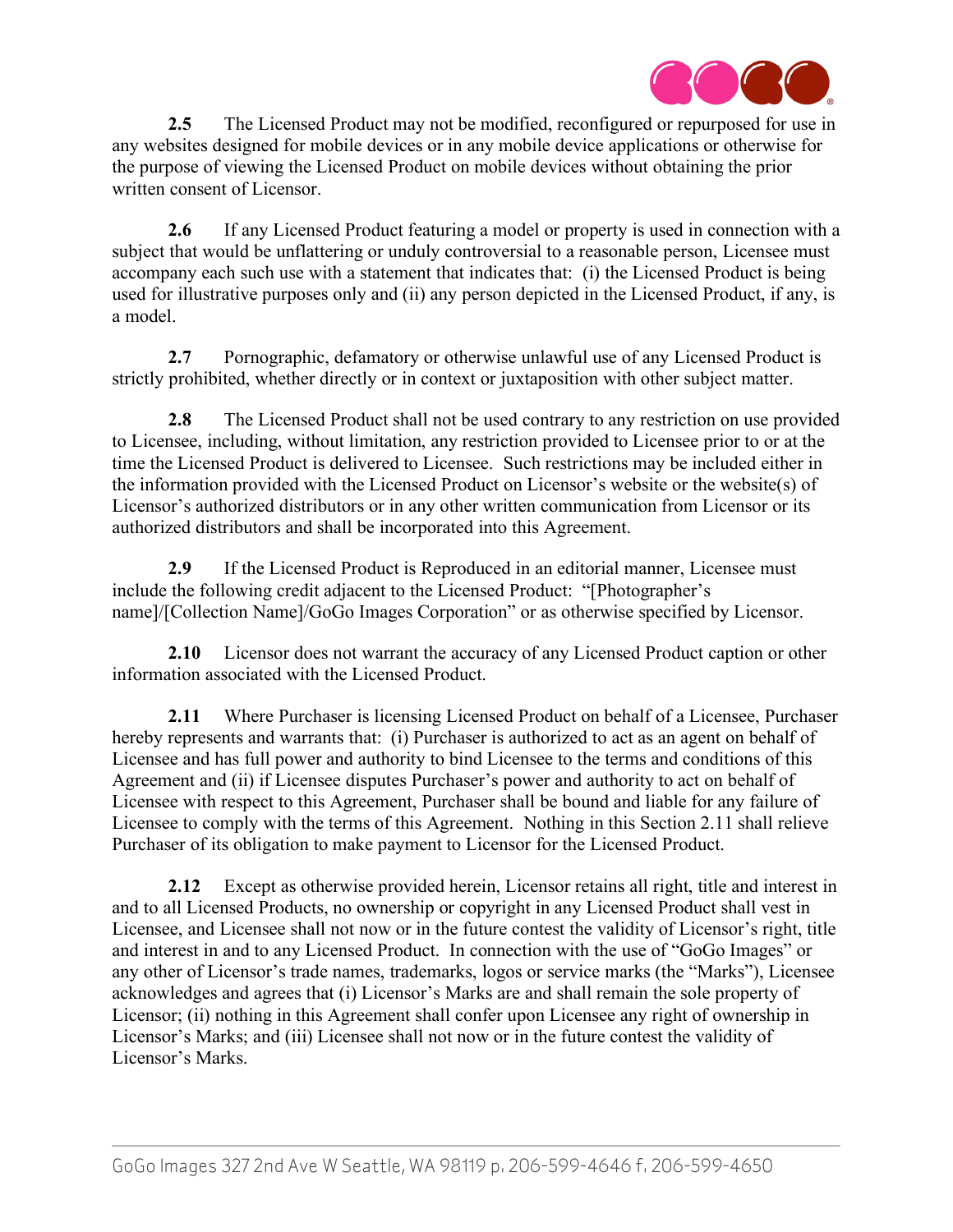

#### **3. Warranty and Limitation of Liability**.

**3.1** Licensor warrants that: (i) it has all necessary rights and authority to enter into and perform this Agreement; (ii) the Licensed Product will be free from defects in material and workmanship for thirty (30) days from delivery; (iii) Licensee's use of the Licensed Product in its original form and when used in accordance with this Agreement will not infringe on any third-party copyright, moral right, trademark or other intellectual property right and will not violate any third-party right of privacy or right of publicity; and (iv) all necessary model and/or property releases for use of the Licensed Product authorized under this Agreement have been obtained. Neither Licensor, nor any party on whose behalf Licensor licenses the Licensed Product (each, a "Licensor"), makes any representations or warranties as to whether any additional fees or payments may be due to any person depicted in any Licensed Product pursuant to the requirements of any applicable trade union, and Licensee shall be solely responsible for any such additional fees or payments to such trade union. Licensee's sole and exclusive remedy for any breach of this Section 3.1 shall be the replacement of the Licensed Product.

**3.2 NEITHER GOGO IMAGES CORPORATION NOR ANY OTHER LICENSOR OR AUTHORIZED DISTRIBUTOR THEREOF MAKES ANY OTHER WARRANTIES, EXPRESS OR IMPLIED, REGARDING THE LICENSED PRODUCT OR THE DELIVERY THEREOF, INCLUDING, WITHOUT LIMITATION, ANY IMPLIED WARRANTIES OF MERCHANTABILITY OR FITNESS FOR A PARTICULAR PURPOSE. NEITHER GOGO IMAGES CORPORATION NOR ANY OTHER LICENSOR OR AUTHORIZED DISTRIBUTOR THEREOF SHALL BE LIABLE TO LICENSEE OR ANY OTHER PERSON OR ENTITY FOR ANY PUNITIVE, SPECIAL, INDIRECT, CONSEQUENTIAL OR INCIDENTAL DAMAGES OR LOST PROFITS OR ANY OTHER DAMAGES, COSTS OR LOSSES ARISING OUT OF THIS AGREEMENT, EVEN IF GOGO IMAGES CORPORATION OR ANY OTHER LICENSOR OR AUTHORIZED DISTRIBUTOR THEREOF, AS APPLICABLE, HAVE BEEN ADVISED OF THE POSSIBILITY OF SUCH DAMAGES, COSTS OR LOSSES. SOME JURISDICTIONS DO NOT PERMIT THE EXCLUSION OR LIMITATION OF IMPLIED WARRANTIES OR LIABILITY FOR CERTAIN CATEGORIES OF DAMAGES. IN ADDITION, LICENSOR'S TOTAL LIABILITY FOR DIRECT DAMAGES FOR ANY CAUSE WHATSOEVER, AND REGARDLESS OF THE FORM OF ACTION, SHALL NOT EXCEED THE AMOUNT RECEIVED BY LICENSOR FROM LICENSEE DURING THE PREVIOUS TWELVE (12) MONTHS FOR THE LICENSED PRODUCT GIVING RISE TO SUCH CLAIM.**

#### **4. Indemnification**.

**4.1** Licensee shall defend, indemnify and hold Licensor and its affiliates and their respective officers, directors, shareholder, employees and agents harmless from all damages, liabilities and expenses (including reasonable attorneys' fees and costs) arising out of or as a result of claims relating to Licensee's use of any Licensed Product or any actual or alleged breach by Licensee of this Agreement.

**4.2** The party seeking indemnification pursuant to this Section 4 shall promptly notify the other party of such claim. At indemnifying party's option, indemnifying party may assume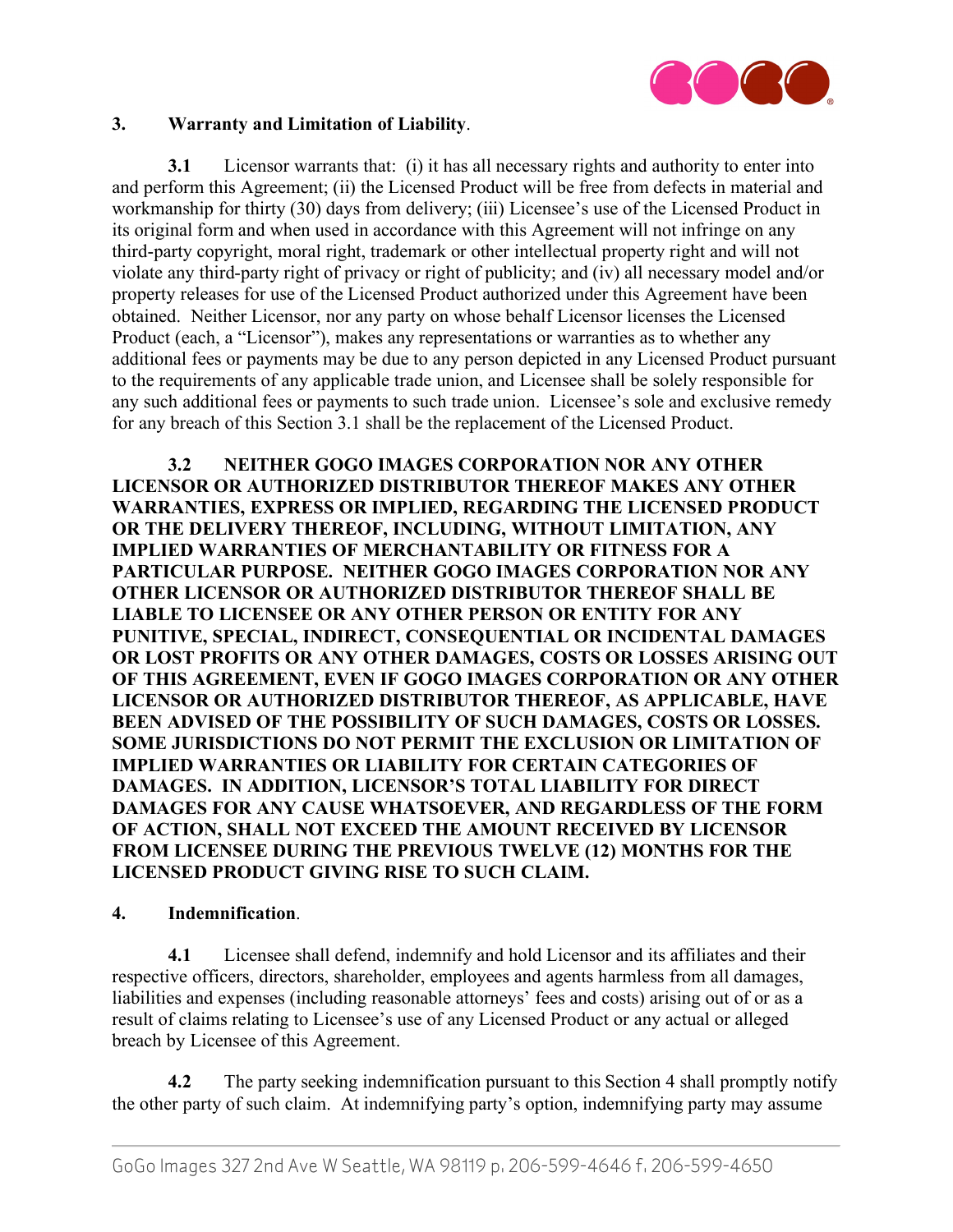

the handling, settlement or defense of any claim or litigation, in which event indemnified party shall cooperate in the defense of any such claim or litigation. Indemnified party shall have the right to participate in such litigation, at its expense, through counsel selected by indemnified party. The indemnifying party will not be liable for legal fees or other costs incurred prior to the other party giving notice of the claim for which indemnity is sought.

**5. Condition of Licensed Product**. Licensee should examine the Licensed Product for possible defects (whether digital or otherwise) before sending any Licensed Product for Reproduction. Without prejudice to Section 3.1.(ii), Licensor shall not be liable for any loss or damage suffered by Licensee or any third party, whether directly or indirectly, arising from any alleged or actual defect in any Licensed Product or its caption or in any way from its Reproduction.

**6. Interest or Cancellation on Overdue Invoices**. If Licensee fails to pay Licensor's Invoice in full within the time specified in the Invoice, Licensor may add a service charge of one-and-one-half percent (1.5%) per month, or such lesser amount as is allowed by law, on any unpaid balance until payment is received. Licensor also reserves the right, in its sole discretion, to revoke the licenses provided herein if payment is not made in full on time.

**7. Termination and Revocation**. The licenses contained in this Agreement will terminate automatically without notice from Licensor if Licensee fails to comply with any provision of this Agreement. Upon termination, Licensee must immediately (i) stop using the Licensed Product; (ii) destroy or, upon the request of Licensor, return the Licensed Product to Licensor; and (iii) delete and remove the Licensed Product from Licensee's premises, computer systems and storage (electronic or physical).

**8. Definitions**. In this Agreement the following definitions apply:

**8.1** "End Product" means a product designed and/or created by Licensee or its agents that incorporates all or some portion of the Licensed Product.

**8.2** "Invoice" means the computer-generated or pre-printed standard form invoice provided by Licensor or an authorized distributor thereof that may specify, without limitation, the Licensed Product selected, any limitations on the license in addition to those specified herein and the corresponding price for the license of such Licensed Product. The Invoice shall be incorporated into this Agreement and all references to the Agreement shall include the Invoice.

**8.3** "Licensed Product" means any still image, visual representation generated optically, electronically, digitally or by any other means, including any negatives, transparencies, film imprints, prints, original digital files or any Reproductions thereof, or any other product protected by copyright, trademark, patent or other intellectual property right, which is licensed to Licensee by Licensor pursuant to the terms of this Agreement. Any reference in this Agreement to the Licensed Product shall be to each individual item within the Licensed Product and also to the Licensed Product as a whole.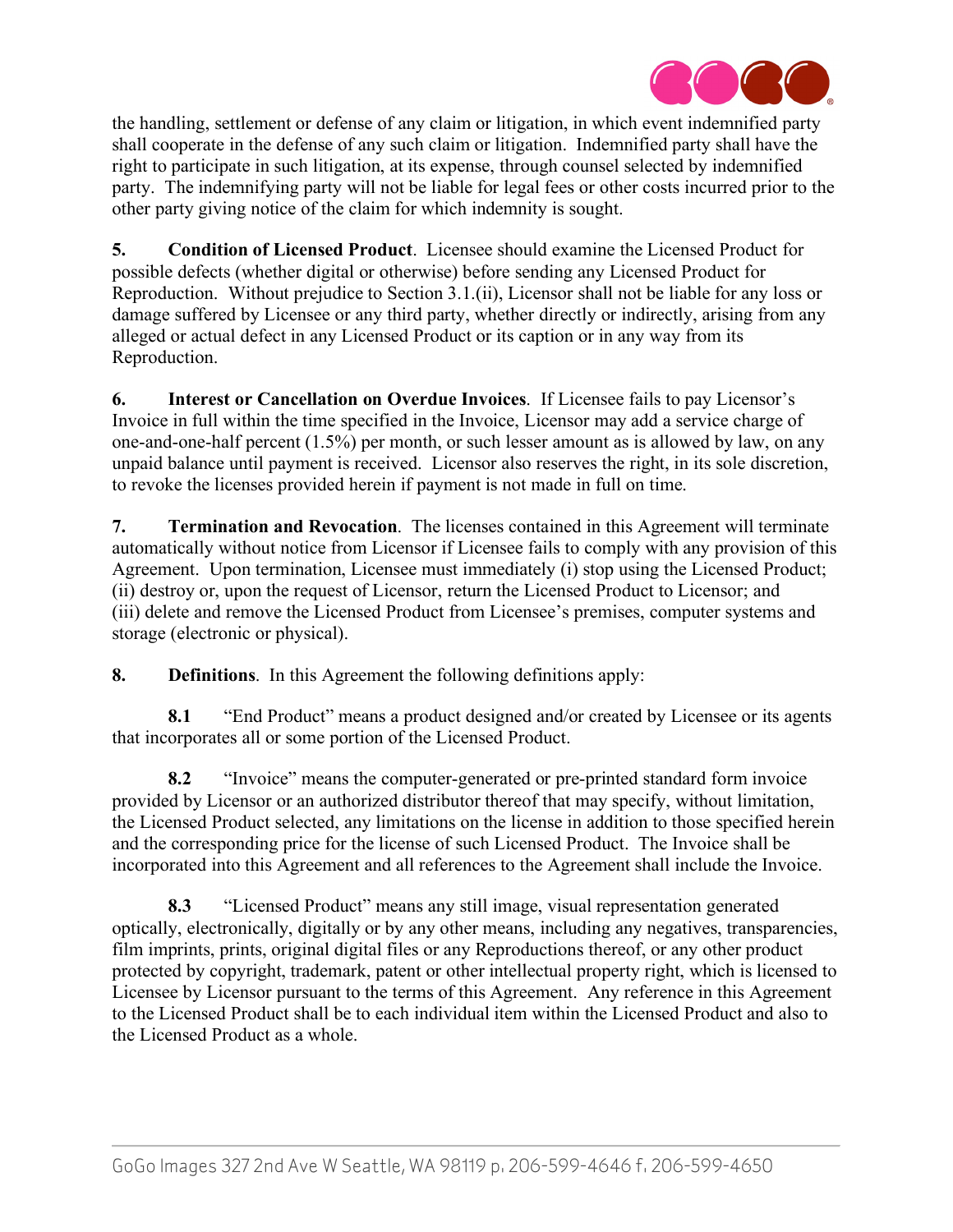

**8.4** "Licensee" means the person or entity purchasing a license hereunder or, if there is a separate Purchaser, the person or entity specifically designated as Licensee during the purchase process and set forth as such in the Invoice.

**8.5** "Purchaser" means a person or entity purchasing the license hereunder on behalf of a Licensee.

**8.6** "Reproduction" and "Reproduce" mean any form of copying or publication of the whole or part of any Licensed Product, via any medium by whatever means, and the distortion, alteration, cropping or manipulation of the whole or any part of the Licensed Product and the creation of any derivative work of or from the Licensed Product.

**8.7** "User" means any employee or subcontractor of Licensee who: (i) downloads, manipulates, edits, modifies or saves the digital file containing the Licensed Product; (ii) is otherwise directly involved in the creative process utilizing the Licensed Product; or (iii) incorporates the Licensed Product within any derivative work.

# **9. Miscellaneous Terms**.

**9.1** Unauthorized Use. Any use of Licensed Product in a manner not expressly authorized by this Agreement or in breach of a term of this Agreement (including, without limitation, use of Licensed Product by more than ten (10) Users without purchase of additional seat licenses) constitutes copyright infringement, entitling Licensor to exercise all rights and remedies available to it under applicable law. Licensee shall be responsible for any damages resulting from any such copyright infringement, including any claims by a third party. In addition and without prejudice to Licensor's other remedies under this Agreement, Licensor reserves the right to charge and Licensee agrees to pay a fee equal to five (5) times Licensor's standard license fee for use of the Licensed Product.

**9.2** Audit/Certificate of Compliance. Upon reasonable notice, Licensee shall provide sample copies of Reproductions containing Licensed Product to Licensor. In addition, upon reasonable notice, Licensor may, at its discretion, either through its own employees or through a third party, audit Licensee's records directly related to this Agreement and use of the Licensed Product in order to verify compliance with the terms of this Agreement. Where Licensor reasonably believes that the Licensed Product is being used by more than the authorized number of Users, or that the Licensed Product is being used outside of the scope of the licenses granted under this Agreement, Licensee shall, at Licensor's request, provide a certificate of compliance signed by an officer of Licensee, in a form to be approved by Licensor.

**9.3** Electronic Storage. For all Licensed Product that Licensee takes delivery of in electronic form, Licensee must retain the copyright symbol, the name of Licensor, the Licensed Product's identification number and any other information as may be embedded in the electronic file containing the original Licensed Product that is stored on Licensee's computers. Licensee shall maintain a robust firewall to safeguard against unauthorized third-party access to the Licensed Product.